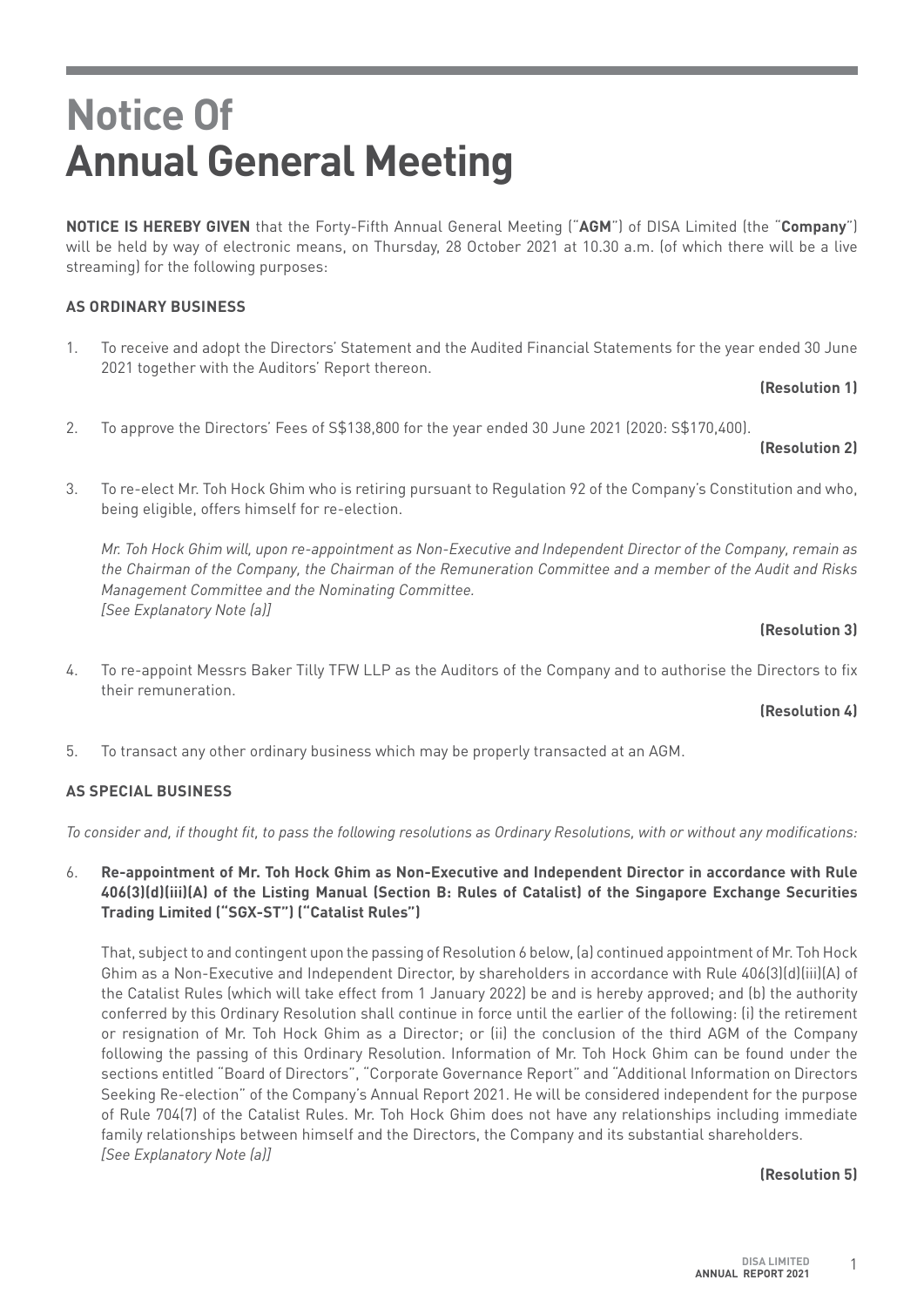## 7. **Re-appointment of Mr. Toh Hock Ghim as Non-Executive and Independent Director in accordance with Rule 406(3)(d)(iii)(B) of the Catalist Rules**

That, subject to and contingent upon the passing of Resolution 5 above, (a) continued appointment of Mr. Toh Hock Ghim as a Non-Executive and Independent Director, by shareholders (excluding Directors, the Chief Executive Officer, and their respective associates) in accordance with Rule 406(3)(d)(iii)(B) of the Catalist Rules (which will take effect from 1 January 2022) be and is hereby approved; and (b) the authority conferred by this Ordinary Resolution shall continue in force until the earlier of the following: (i) the retirement or resignation of Mr. Toh Hock Ghim as a Director; or (ii) the conclusion of the third AGM of the Company following the passing of this Ordinary Resolution. *[See Explanatory Note (a)]*

#### **(Resolution 6)**

#### 8. **Re-appointment of Mr. Lau Kay Heng as Non-Executive and Independent Director in accordance with Rule 406(3)(d)(iii)(A) of the Catalist Rules**

That, subject to and contingent upon the passing of Resolution 8 below, (a) continued appointment of Mr. Lau Kay Heng as a Non-Executive and Independent Director, by shareholders in accordance with Rule 406(3)(d)(iii)(A) of the Catalist Rules (which will take effect from 1 January 2022) be and is hereby approved; and (b) the authority conferred by this Ordinary Resolution shall continue in force until the earlier of the following: (i) the retirement or resignation of Mr. Lau Kay Heng as a Director; or (ii) the conclusion of the third AGM of the Company following the passing of this Ordinary Resolution. Information of Mr. Lau Kay Heng can be found under the sections entitled "Board of Directors", "Corporate Governance Report" and "Additional Information on Directors Seeking Re-election" of the Company's Annual Report 2021. He will be considered independent for the purpose of Rule 704(7) of the Catalist Rules. Mr. Lau Kay Heng does not have any relationships including immediate family relationships between himself and the Directors, the Company and its substantial shareholders. *[See Explanatory Note (b)]*

## **(Resolution 7)**

### 9. **Re-appointment of Mr. Lau Kay Heng as Non-Executive and Independent Director in accordance with Rule 406(3)(d)(iii)(B) of the Catalist Rules**

That, subject to and contingent upon the passing of Resolution 7 above, (a) continued appointment of Mr. Lau Kay Heng as a Non-Executive and Independent Director, by shareholders (excluding Directors, the Chief Executive Officer, and their respective associates) in accordance with Rule 406(3)(d)(iii)(B) of the Catalist Rules (which will take effect from 1 January 2022) be and is hereby approved; and (b) the authority conferred by this Ordinary Resolution shall continue in force until the earlier of the following: (i) the retirement or resignation of Mr. Lau Kay Heng as a Director; or (ii) the conclusion of the third AGM of the Company following the passing of this Ordinary Resolution. *[See Explanatory Note (b)]*

**(Resolution 8)**

### 10. **Authority to allot and issue shares**

That pursuant to Section 161 of the Companies Act, Chapter 50 ("**Companies Act**") and Rule 806 of the Catalist Rules, authority be and is hereby given to the Directors of the Company to:

- (A) (i) allot and issue shares in the capital of the Company ("**Shares**") whether by way of rights, bonus or otherwise; and/or
	- (ii) make or grant offers, agreements or options (collectively, "**Instruments**") that might or would require Shares to be issued, including but not limited to the creation and issue of (as well as adjustment to) options, warrants, debentures or other instruments convertible into Shares,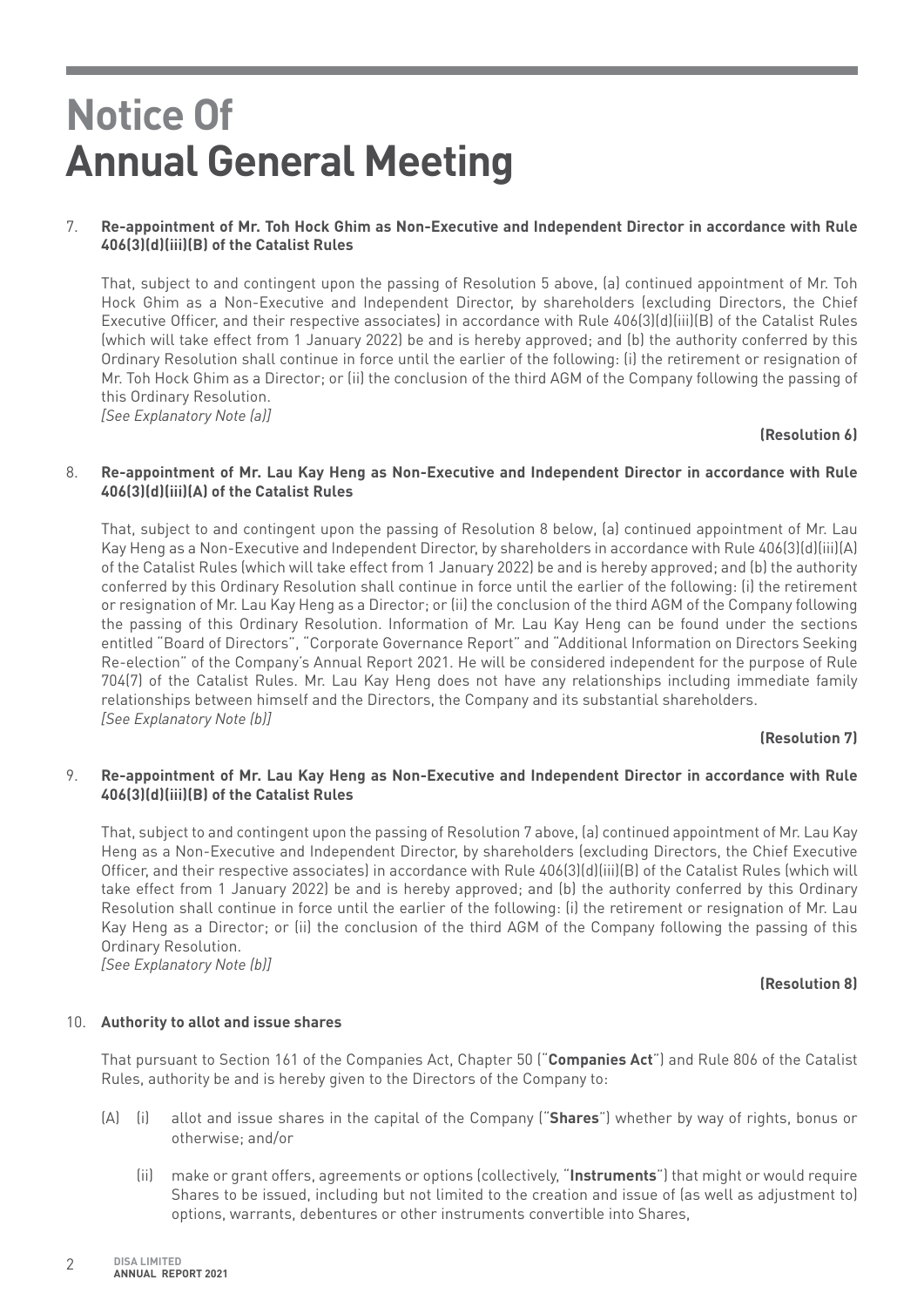at any time and upon such terms and conditions and for such purposes and to such persons as the Directors may in their absolute discretion deem fit; and

(B) (notwithstanding that the authority conferred by this Ordinary Resolution may have ceased to be in force) issue Shares in pursuance of any Instruments made or granted by the Directors while this Ordinary Resolution was in force,

#### provided that:

- (a) the aggregate number of Shares to be issued pursuant to this Ordinary Resolution (including Shares to be issued in pursuance of Instruments made or granted pursuant to this Ordinary Resolution) does not exceed 100% of the total number of issued Shares in the capital of the Company (excluding treasury shares and subsidiary holdings) (as calculated in accordance with sub-paragraph (b) below), of which the aggregate number of Shares to be issued other than on a *pro rata* basis to shareholders of the Company (including Shares to be issued in pursuance of Instruments made or granted pursuant to this Ordinary Resolution) does not exceed 50% of the total number of issued Shares in the capital of the Company (excluding treasury shares and subsidiary holdings) (as calculated in accordance with sub-paragraph (b) below);
- (b) (subject to such manner of calculation as may be prescribed by the SGX-ST) for the purpose of determining the aggregate number of Shares that may be issued under sub-paragraph (a) above, the percentage of the total issued Shares shall be based on the total number of issued Shares in the capital of the Company (excluding treasury shares and subsidiary holdings) at the time of passing of this Ordinary Resolution, after adjusting for:
	- (i) new Shares arising from the conversion or exercise of any convertible securities;
	- (ii) new Shares arising from exercise of share options or vesting of share awards, provided the share options or share awards were granted in compliance with Part VIII of Chapter 8 of the Catalist Rules; and
	- (iii) any subsequent bonus issue, consolidation or subdivision of Shares.

Adjustments in accordance with sub-paragraphs (b)(i) and (b)(ii) above are only to be made in respect of new Shares arising from convertible securities, share options or share awards which were issued and outstanding or subsisting at the time of the passing of this Ordinary Resolution;

- (c) in exercising the authority conferred by this Ordinary Resolution, the Company shall comply with the provisions of the Catalist Rules for the time being in force (unless such compliance has been waived by the SGX-ST), all applicable legal requirements under the Companies Act and the Company's Constitution for the time being; and
- (d) (unless revoked or varied by the Company in a general meeting) the authority conferred by this Ordinary Resolution shall continue in force (i) until the conclusion of the next AGM of the Company or the date by which the next AGM of the Company is required by law and the Catalist Rules to be held, whichever is the earlier; or (ii) in the case of Shares to be issued in pursuance of the Instruments, made or granted pursuant to this Ordinary Resolution, until the issuance of such Shares in accordance with the terms of the Instruments.

*[See Explanatory Note (c)]*

### **(Resolution 9)**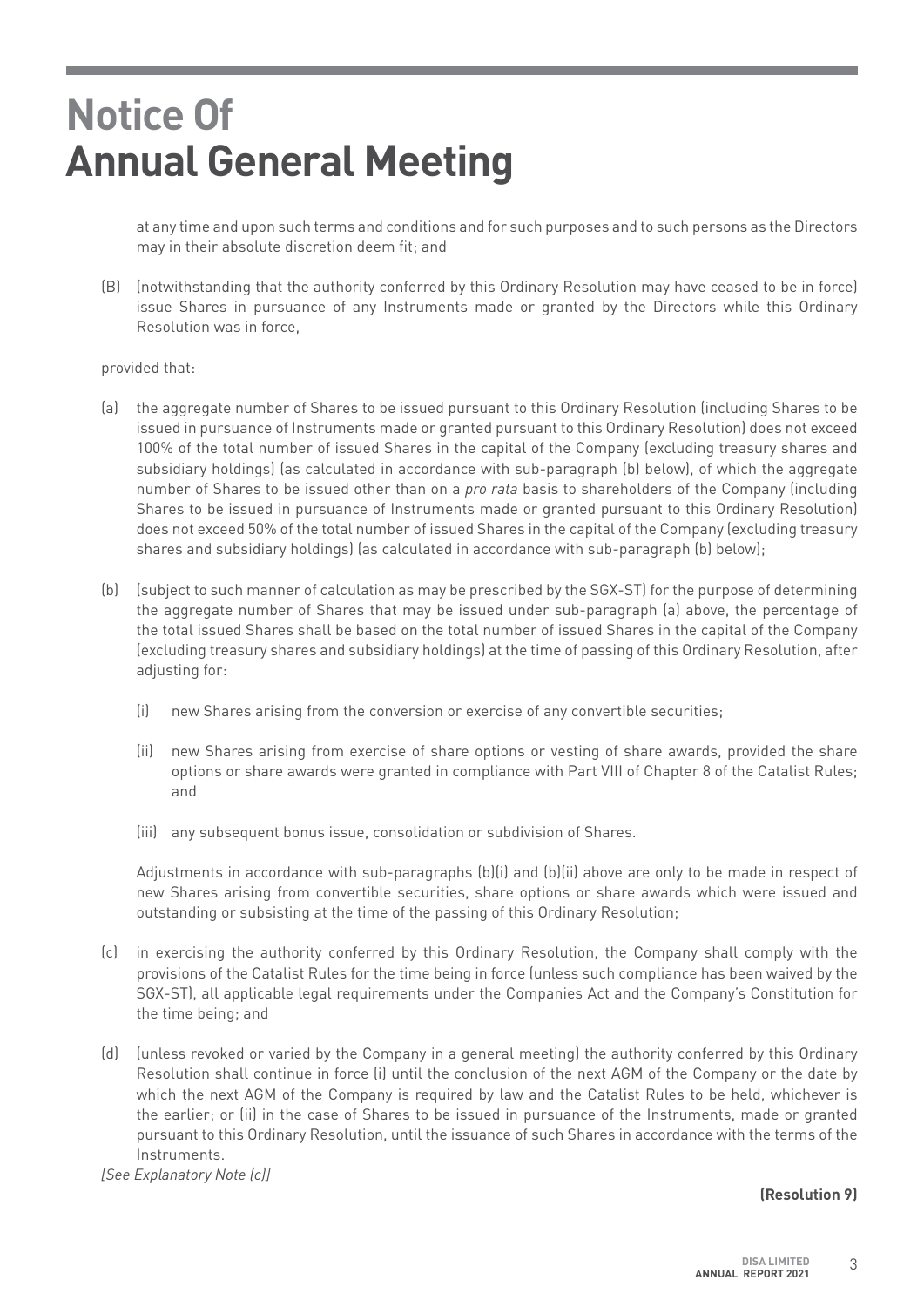## 11. **Authority to issue shares under the DISA Performance Shares Scheme (the "DISA PS Scheme")**

That pursuant to Section 161 of the Companies Act, authority be and is hereby given to the Directors of the Company to offer and grant share awards in accordance with the provisions of the DISA PS Scheme and to allot and issue from time to time such number of Shares in the capital of the Company as may be required to be issued pursuant to the vesting of share awards under the DISA PS Scheme, whether granted during the subsistence of this authority or otherwise, provided always that the aggregate number of new Shares to be allotted and issued pursuant to the DISA PS Scheme and any other share schemes implemented or to be implemented by the Company, shall not exceed 15% of the total number of issued Shares (excluding treasury shares and subsidiary holdings) in the capital of the Company from time to time and such authority shall, unless revoked or varied by the Company in a general meeting, continue to in force until the conclusion of the next AGM of the Company or the date by which the next AGM of the Company is required by law and the Catalist Rules to be held, whichever is earlier.

*[See Explanatory Note (d)]* 

### **(Resolution 10)**

### 12. **The Proposed Renewal of the Share Purchase Mandate**

That:

- (a) for the purposes of Sections 76C and 76E of the Companies Act, the Directors of the Company be and are hereby authorised to purchase or otherwise acquire from time to time issued ordinary shares in the capital of the Company (whether by way of market purchases or off-market purchases on an equal access scheme) of up to a maximum of 10% of the issued ordinary share capital of the Company (excluding treasury shares and subsidiary holdings) as at the date of the passing of this Ordinary Resolution at any price which the Directors may determine at their discretion, up to but not exceeding the Maximum Price (defined below), and such purchases and acquisitions of the Shares may be effected by way of:
	- (i) an on-market share acquisition ("**Market Purchase**") transacted on the SGX-ST through the ready market trading system, through one or more duly licensed stockbrokers or dealers appointed by the Company for such purpose; and/or
	- (ii) an off-market share acquisition ("**Off-Market Purchase**") pursuant to an equal access scheme(s) available to all Shareholders, as may be determined or formulated by the Directors in their discretion, which scheme(s) shall satisfy all the conditions prescribed by the Companies Act, and otherwise be in accordance with all other laws and regulations and rules of the SGX-ST ("**Share Purchase Mandate**");
- (b) the authority conferred on the Directors pursuant to the Share Purchase Mandate, unless revoked or varied by the Company in a general meeting, may be exercised by the Directors at any time and from time to time during the period commencing from the date of the passing of this Ordinary Resolution and expiring on the earliest of:
	- (i) the date on which the next AGM of the Company is held;
	- (ii) the date by which the next AGM of the Company is required by law to be held; and
	- (iii) the date on which purchases and acquisitions of Shares pursuant to the Share Purchase Mandate are carried out to the full extent mandated;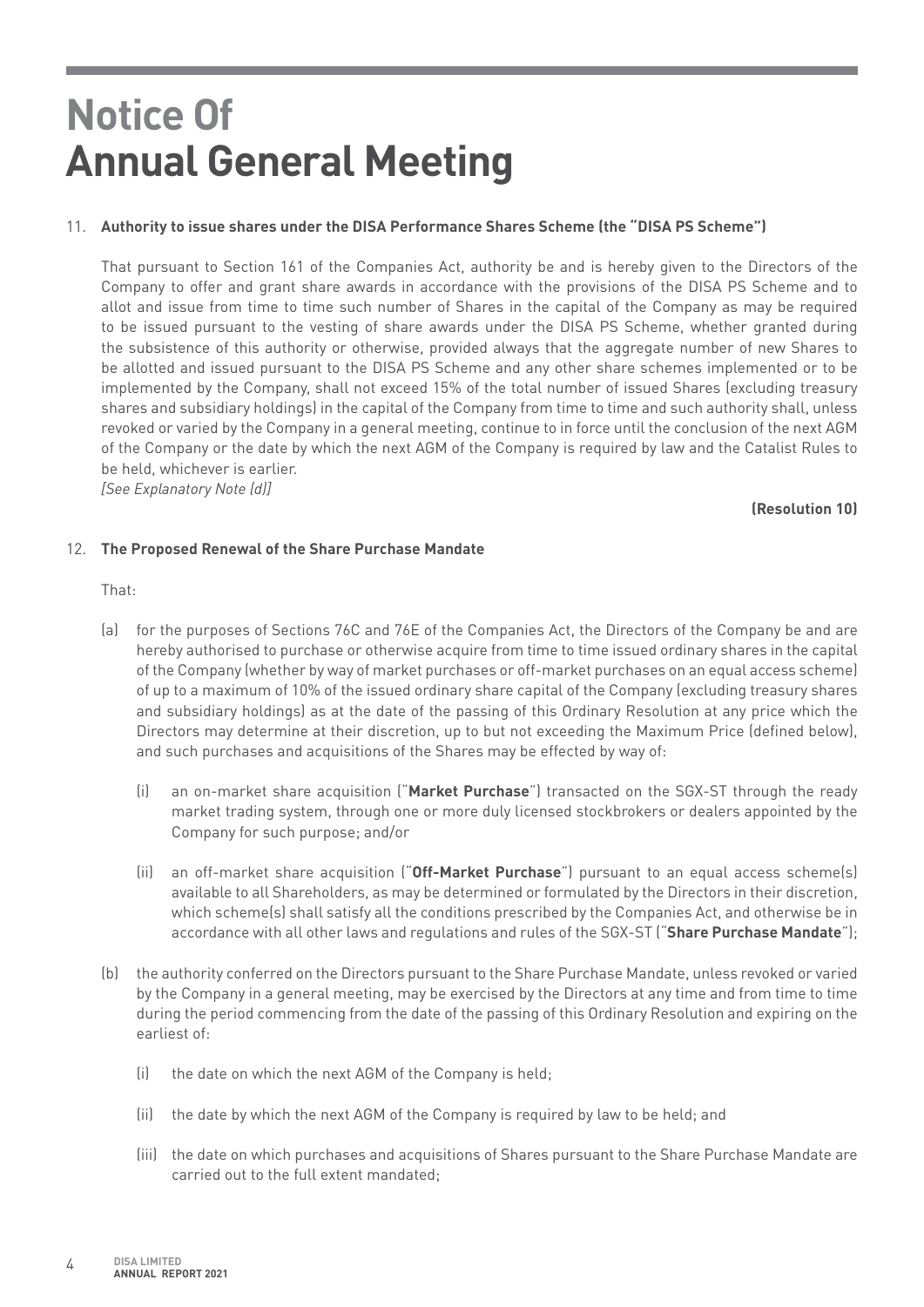- (c) in this Ordinary Resolution, the purchase price (excluding brokerage, commission, applicable goods and services tax, stamp duties, clearance fees and other related expenses) to be paid for the Shares will be determined by the Directors for the purposes to effect the purchase or acquisition of Shares. The purchase price to be paid for the Shares pursuant to the Share Purchase Mandate (both Market Purchases and Off-Market Purchases), excluding related expenses of the purchase or acquisition must not exceed ("**Maximum Price**", in each case below):
	- (i) in the case of a Market Purchase, 105% of the Average Closing Price of the Shares; and
	- (ii) in the case of an Off-Market Purchase, 110% of the Average Closing Price of the Shares.

For the above purposes:

"**Average Closing Price**" means the average of the last dealt prices of a Share for the 5 consecutive Market Days (as defined in the Letter to Shareholders dated 12 October 2021) on which the Shares are transacted on the SGX-ST immediately preceding the date of the Market Purchase by the Company or, as the case may be, the date of the making of the offer (pursuant to an Off-Market Purchase), and deemed to be adjusted, in accordance with the Catalist Rules for any corporate action which occurs during the relevant 5-day period and the day of the Share Purchase; and

"**date of the making of the offer**" means the date on which the Company makes an offer for the purchase or acquisition of Shares from Shareholders, stating the purchase price (which shall not be more than the Maximum Price calculated on the foregoing basis) for each Share and the relevant terms of the equal access scheme for effecting the Off-Market Purchase; and

(d) the Directors and each of them be authorised, empowered to complete and do and execute all such things and acts as they or he may think necessary or expedient to give effect to this Ordinary Resolution, with such modifications thereto (if any) as they or he shall think fit in the interests of the Company. *[See Explanatory Note (e)]*

**(Resolution 11)**

BY ORDER OF THE BOARD

Chng Weng Wah Managing Director and Chief Executive Officer Singapore, 12 October 2021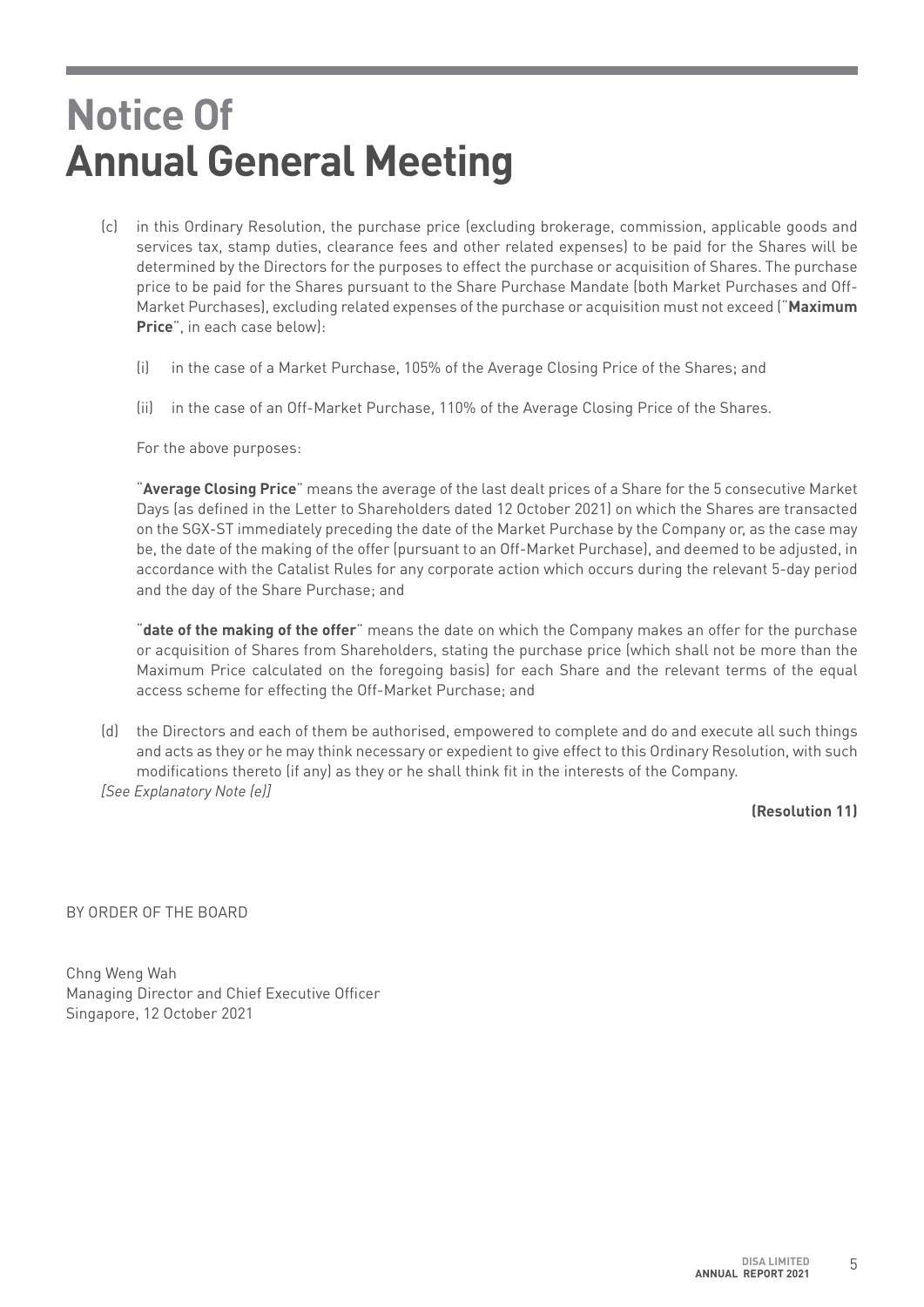## **Explanatory Notes:**

(a) Detailed information on Mr. Toh Hock Ghim can be found under the sections entitled "Board of Directors", "Corporate Governance Report" and "Additional Information on Directors Seeking Re-election" of the Company's Annual Report 2021.

In respect of Rule 406(3)(d)(iii) of the Catalist Rules, to ensure the independence designation of a Director who has served for more than 9 years as at and from 1 January 2022 is not affected, the Company is seeking to obtain shareholders' approvals for Mr. Toh Hock Ghim's continued appointment as an Independent Director prior to 1 January 2022, as he has served for more than 9 years on the Board of the Company. Rule 406(3)(d)(iii) of the Catalist Rules provides that continued appointment as Independent Director, after an aggregate period of more than 9 years on the Board, must be sought and approved in separate resolutions by (A) all shareholders and (B) shareholders excluding Directors, Chief Executive Officer, and their associates. Mr. Toh Hock Ghim is considered independent by the Board of Directors of the Company for the purposes of Rule 704(7) of the Catalist Rules.

In the event that Resolutions 5 and 6 are carried, Mr. Toh Hock Ghim will remain as Independent Director until the earlier of his retirement or resignation as a Director or at the conclusion of the third AGM of the Company following the passing of Resolution 5 and 6. Mr. Toh Hock Ghim will also remain as the Chairman of the Company, the Chairman of the Remuneration Committee and a member of Audit and Risks Management Committee and Nominating Committee and will be considered independent for the purposes of Rule 704(7) of the Catalist Rules.

If Resolution 5 and/or Resolution 6 is/are not carried, Mr. Toh Hock Ghim will remain as Independent Director, the Chairman of the Company and the Chairman of the Remuneration Committee and a member of Audit and Risks Management Committee and Nominating Committee up to and including 31 December 2021 and shall thereafter be re-designated as Non-Executive and Non-Independent Chairman as of and from 1 January 2022 and the Company will take necessary steps to comply with the requirement of the Code of Corporate Governance 2018 and the Catalist Rules.

(b) Detailed information on Mr. Lau Kay Heng can be found under the sections entitled "Board of Directors", "Corporate Governance Report" and "Additional Information on Directors Seeking Re-election" of the Company's Annual Report 2021.

In respect of Rule 406(3)(d)(iii) of the Catalist Rules, to ensure the independence designation of a Director who has served for more than 9 years as at and from 1 January 2022 is not affected, the Company is seeking to obtain shareholders' approvals for Mr. Lau Kay Heng's continued appointment as an Independent Director prior to 1 January 2022, as he has served for more than 9 years on the Board of the Company. Rule 406(3)(d)(iii) of the Catalist Rules provides that continued appointment as Independent Director, after an aggregate period of more than 9 years on the Board, must be sought and approved in separate resolutions by (A) all shareholders and (B) shareholders excluding Directors, Chief Executive Officer, and their associates. Mr. Lau Kay Heng is considered independent by the Board of Directors of the Company for the purposes of Rule 704(7) of the Catalist Rules.

In the event that Resolutions 7 and 8 are carried, Mr. Lau Kay Heng will remain as Independent Director until the earlier of his retirement or resignation as a Director or at the conclusion of the third AGM of the Company following the passing of Resolution 7 and 8. Mr. Lau Kay Heng will also remain as the Chairman of the Audit and Risks Management Committee and a member of Remuneration Committee and Nominating Committee and will be considered independent for the purposes of Rule 704(7) of the Catalist Rules.

If Resolution 7 and/or Resolution 8 is/are not carried, Mr. Lau Kay Heng will remain as Independent Director, and the Chairman of the Audit and Risks Management Committee and a member of Remuneration Committee and Nominating Committee up to and including 31 December 2021 and shall thereafter be re-designated as Non-Executive and Non-Independent Director as of and from 1 January 2022 and the Company will take necessary steps to comply with the requirement of the Code of Corporate Governance 2018 and the Catalist Rules.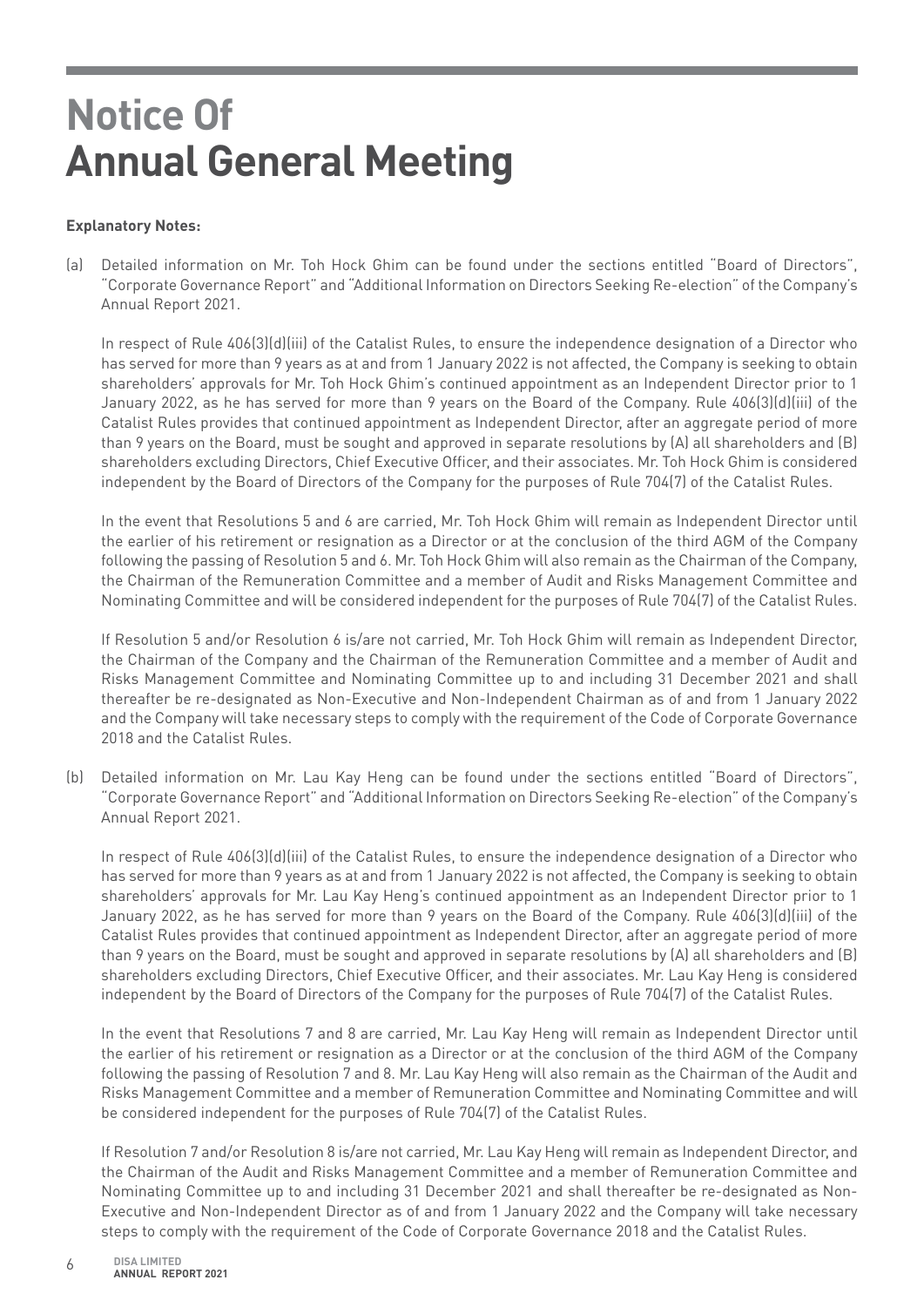- (c) The Ordinary Resolution 9 above, if passed, will empower the Directors from the date of passing of the Ordinary Resolution 9 until the date of the next AGM of the Company, or the date by which the AGM of the Company is required by law and the Catalist Rules to be held or when varied or revoked by the Company in a general meeting, whichever is the earlier, to issue Shares in the capital of the Company and to make or grant Instruments (such as warrants or debentures) convertible into Shares, and to issue Shares in pursuance of such Instruments, up to a number not exceeding 100% of the issued Shares in the capital of the Company (excluding treasury shares and subsidiary holdings), of which up to 50% may be issued other than on a *pro rata* basis to Shareholders. The aggregate number of Shares which may be issued shall be based on the total number of issued Shares in the capital of the Company (excluding treasury shares and subsidiary holdings) at the time the Ordinary Resolution 9 is passed, after adjusting for (a) new shares arising from the conversion or exercise of any convertible securities or share options or vesting of share awards which are outstanding or subsisting at the time the Ordinary Resolution 9 is passed, and (b) any subsequent bonus issue or consolidation or subdivision of shares.
- (d) The Ordinary Resolution 10 above, if passed, will empower the Directors of the Company from the date of passing of the Ordinary Resolution 10 until the date of the next AGM of the Company, or the date by which the next AGM of the Company is required by law and the Catalist Rules to be held or when varied or revoked by the Company in a general meeting, whichever is the earlier, grant of share awards under the DISA PS Scheme which was renewed at the Extraordinary General Meeting of the Company held on 26 October 2018, and to allot and issue shares upon the vesting of shares awards under the DISA PS Scheme shall not exceed 15% of the total number of issued shares (excluding treasury shares and subsidiary holdings) of the Company from time to time.
- (e) The Ordinary Resolution 11 above, will authorise the Directors of the Company, from the date this Ordinary Resolution 11 is passed until the next AGM of the Company or the date by which the next AGM of the Company is required by law and the Catalist Rules to be held or when varied or revoked by the Company in a general meeting, whichever is earlier, to purchase or acquire up to 10% of the total number of issued Shares (excluding treasury shares and subsidiary holdings), at prices up to but not exceeding the Maximum Price (as defined above), as at the date of the passing of the Ordinary Resolution 11. Details of the proposed renewal of the Share Purchase Mandate are set out in the Appendix accompanying this Annual Report.

## **MEASURES TO MINIMIZE RISK OF COMMUNITY SPREAD OF COVID-19**

**Alternative arrangements to hold general meetings**

- 1. The COVID-19 (Temporary Measures) Act that was passed by Parliament on 7 April 2020 and the COVID-19 (Temporary Measures) (Alternative Arrangements for Meetings for Companies, Variable Capital Companies, Business Trusts, Unit Trusts and Debenture Holders) Order 2020 issued by the Minister of Law on 13 April 2020 (as amended from time to time) provide legal certainty such that issuers are able to make alternative arrangements to hold general meetings where personal attendance is required under written law or legal instruments (such as a company's constitution) ("**Meeting Orders**"). An updated joint statement was issued by the Monetary Authority of Singapore, the Accounting and Corporate Regulatory Authority and the Singapore Exchange Regulation on 1 October 2020 to include the latest requirements of the Alternative Arrangements Order, regarding providing additional guidance on the conduct of general meetings during elevated safe distancing period.
- 2. The AGM of the Company will be held by way of electronic means and members will NOT be allowed to attend the AGM in person. This Notice and Proxy Form will be available to members by electronic means via publication on the SGXNet at https://www.sgx.com/securities/company-announcements and the Company's website at http:// disa.sg/investors.html.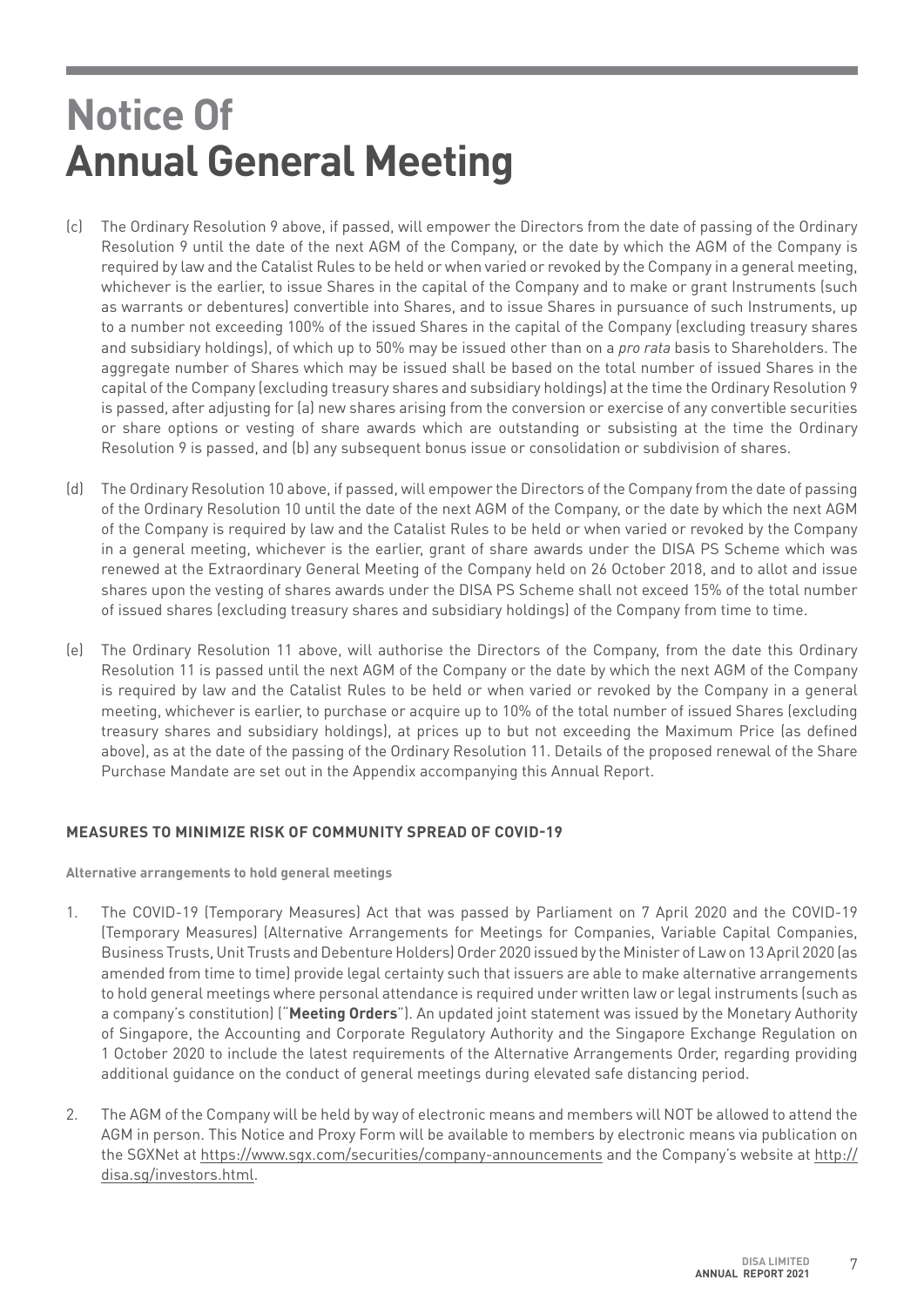3. Alternative arrangements are instead put in place to allow members to participate in the AGM by: (a) observing and listening to the AGM proceedings via a live streaming ("**Live Webcast**"). Members who wish to participate as such will have to pre-register in the manner outlined in paragraphs 4 to 9 below; (b) voting by proxy at the AGM in the manner outlined in paragraphs 10 to 19 below; and (c) submitting questions prior to the date of the AGM in the manner outlined in paragraphs 20 to 23 below.

#### **Participate in the AGM via live streaming**

- 4. All members or their corporate representatives (in the case of corporate members) will be able to observe and listen to the AGM proceedings through a Live Webcast via their mobile phones, tablets or computers upon preregistration. In order to do so, members must pre-register with the Company by 10.30 a.m. on 25 October 2021 ("**Registration Deadline**"), at the URL: https://conveneagm.com/sg/disalimited2021 ("**DISA AGM Website**"), to create an account. Corporate members must also submit the Corporate Representative Certificate to the Company's Share Registrar at the following email address: shareregistry@incorp.asia.
- 5. Following the authentication of his/her/its status as a member of the Company, such member will receive an email on their authentication status and will be able to access the Live Webcast using the account created.
- 6. Members who have pre-registered by the Registration Deadline but do not receive the aforementioned email by 10.30 a.m. on 27 October 2021 should contact the Company's Share Registrar at the following email address: shareregistry@incorp.asia, with the following details included:
	- (a) the member's full name; and
	- (b) his/her/its identification/registration number.
- 7. Non-CPF/SRS holders whose shares are registered under Depository Agents ("**DAs**") must also contact their respective DAs to indicate their interest in order for their respective DAs to make the necessary arrangements for them to participate in the Live Webcast.
- 8. Members are reminded that the AGM proceedings are private. Instructions on access to the Live Webcast should therefore not be shared with anyone who is not a member of the Company or otherwise not authorised to attend the AGM. Recording of the Live Webcast in whatever form is also strictly prohibited.
- 9. Members will not be able to vote through the Live Webcast and can only vote with their proxy forms which are required to be submitted in advance.

### **Voting by proxy**

- 10. The only way for members to exercise their voting rights at the AGM is via proxy voting. Members would have to submit the attached proxy form to the Company in accordance with the instructions set out in such proxy form and appoint "Chairman of the Meeting" as their proxy. All votes in the AGM will be taken on a poll.
- 11. Members (whether individuals or corporates) appointing the "Chairman of the Meeting" as proxy must give specific instructions as to his/her/its manner of voting, or abstentions from voting, in the proxy form, failing which the appointment and votes will be treated as invalid.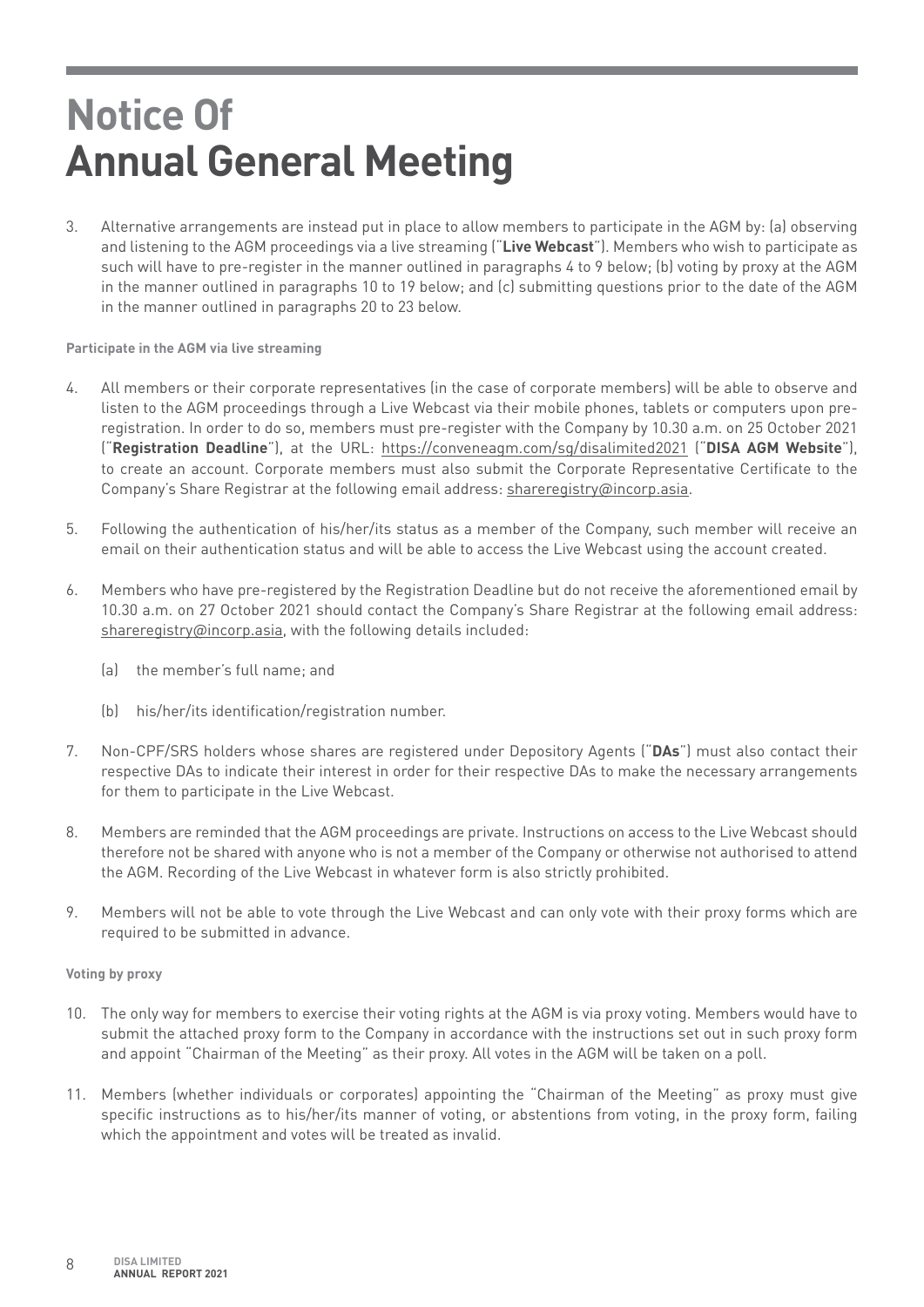- 12. The Proxy Form must be submitted through any one of the following means: (a) via the DISA AGM Website; (b) by depositing a physical copy at the registered office of the Company's share registrar at 30 Cecil Street #19-08 Prudential Tower Singapore 049712; or (c) by sending a scanned PDF copy by email to shareregistry@incorp. asia, in each case, no later than 10.30 a.m. on 25 October 2021, and failing which, the Proxy Form will not be treated as valid.
- 13. In the case of submission of the Proxy Form other than via the DISA AGM Website, a member who wishes to submit an instrument of proxy must first download, complete and sign the proxy form, before submitting it by post to the address provided above, or before scanning and sending it by email to the email address provided above.
- 14. In view of the current COVID-19 pandemic situation and the related safe distancing measures, members are strongly encouraged to submit completed proxy forms electronically.
- 15. In the case of submission of the Proxy Form other than via the DISA AGM Website, the Proxy Form must be executed under the hand of the appointor or of his attorney duly authorised in writing. Where the Proxy Form is executed by a corporation, it must be executed under its common seal or under the hand of its officer or attorney duly authorised. Where the Proxy Form is signed on behalf of the appointor by an attorney, the power of attorney (or other authority) or a duly certified copy thereof must (failing previous registration with the Company) be lodged with the Proxy Form, failing which the Proxy Form may be treated as invalid.
- 16. A corporation which is a member may authorise by resolution of its directors or other governing body such person as it thinks fit to act as its representative with respect to the AGM, in accordance with Section 179 of the Companies Act and the person so authorised shall upon production of a copy of such resolution certified by a director of the corporation to be a true copy, be entitled to exercise the powers on behalf of the corporation so represented as the corporation could exercise in person if it were an individual.
- 17. The Company shall be entitled to reject the Proxy Form if it is incomplete, improperly completed, illegible or where the true intentions of the appointor are not ascertainable from the instructions of the appointor specified in the Proxy Form.
- 18. In the case of a member of the Company whose shares are entered against his/her name in the Depository Register, the Company may reject any Proxy Form if the member, being the appointor, is not shown to have shares entered against his/her name in the Depository Register as at seventy-two (72) hours before the time appointed for holding the AGM, as certified by The Central Depository (Pte) Limited to the Company.
- 19. Members who hold their shares through relevant intermediaries and who wish to exercise their votes by appointing the "Chairman of the Meeting" as proxy should approach their respective relevant intermediaries (including their respective CPF Agent Banks or SRS Approved Banks) to submit their voting instructions by 5.00 p.m. on 18 October 2021.

**Submission of questions prior to AGM**

20. Members will not be able to ask questions during the Live Webcast, therefore it is important for members to register and submit their questions in advance of the AGM. A member of the Company may submit questions relating to the resolutions to be tabled for approval at the AGM or the Company's businesses and operations. The Company will endeavour to address questions which are substantial and relevant (as may be determined by the Company in its sole discretion) received from members prior to or during the AGM.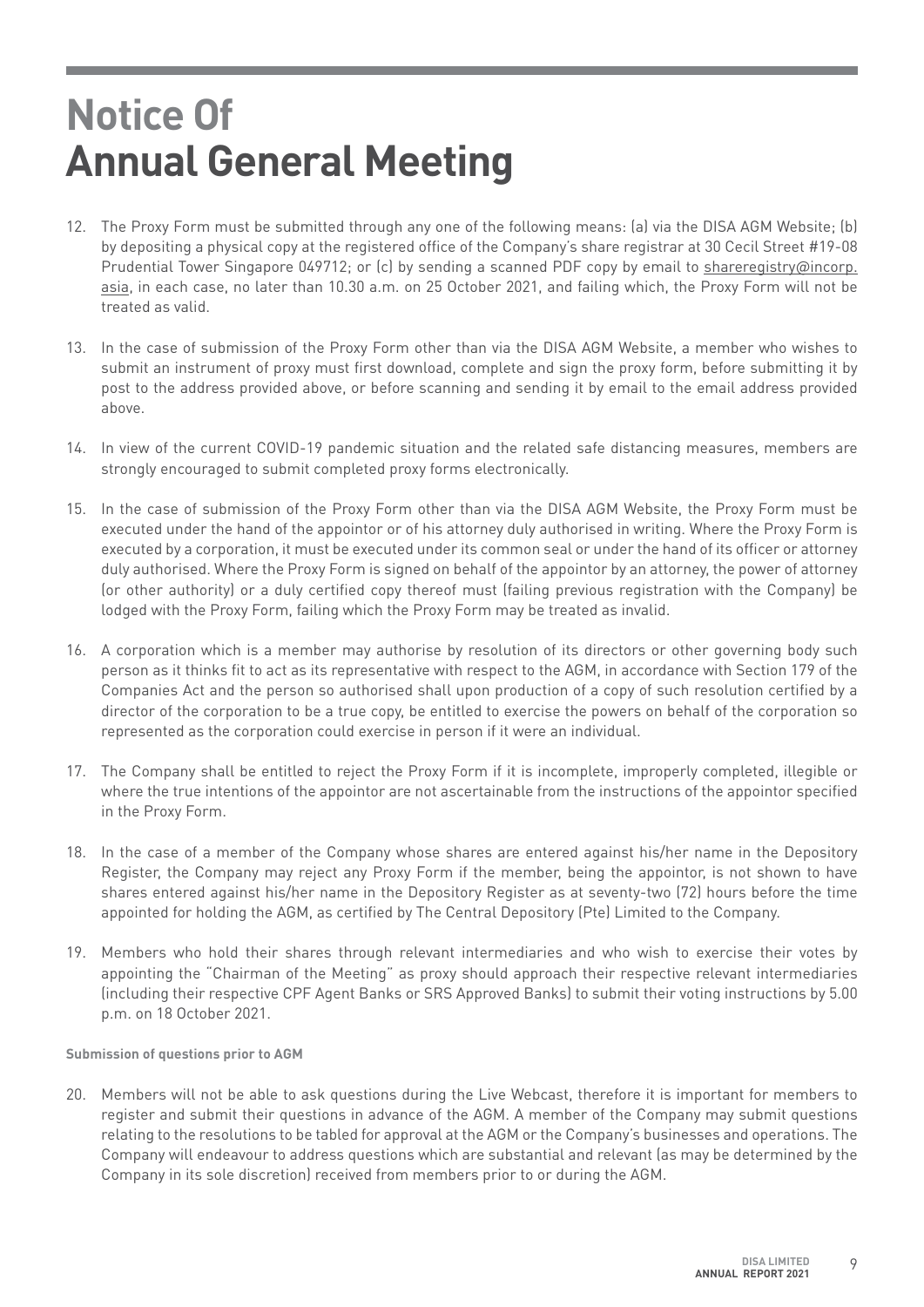- 21. To do so, all questions must be submitted no later than 10.30 a.m. on 21 October 2021 through any one of the following means: (a) via the DISA AGM Website; or (b) in physical copy by depositing the same at the registered office of the Company's Share Registrar at 30 Cecil Street #19-08 Prudential Tower Singapore 049712; or (c) by email to shareregistry@incorp.asia.
- 22. If the questions are deposited in physical copy at the Company's Share Registrar office or sent via email, and in either case not accompanied by the completed and executed Proxy Form, the following details must be included with the submitted questions: (i) the member's full name; and (ii) his/her/its identification/registration number for verification purposes, failing which the submission will be treated as invalid.
- 23. The Company will publish the minutes of the AGM on SGXNet and the Company's website within one month after the date of AGM, including responses from the Board and Management in relation to substantial and relevant questions from Members relating to the resolutions to be tabled for approval at the AGM.

## **Important Notice:**

Due to the evolving COVID-19 pandemic situation in Singapore, the Company may change the AGM arrangements at short notice to comply with precautionary measures recommended and imposed by the authorities from time to time. The Company will announce any changes to the holdings or conduct of the AGM via the SGXNet. Members are advised to check the SGXNet regularly for updates on the AGM.

The Company would like to thank all members for their patience and co-operation in enabling the Company to hold the AGM with the optimum safe distancing measures amidst the current COVID-19 pandemic situation.

## **PERSONAL DATA PRIVACY**

By (a) submitting details for the registration to observe the proceedings of the AGM via the Live Webcast in accordance with paragraphs 4 to 9 of section "Measures to Minimize Risk of Community Spread of COVID-19" (the "**COVID-19 Notice**") above, or (b) submitting an instrument appointing the "Chairman of the Meeting" as proxy to vote at the AGM and/or any adjournment thereof in accordance with paragraphs 10 to 19 of the COVID-19 Notice, or (c) submitting any question prior to the AGM in accordance with paragraphs 20 to 23 of the COVID-19 Notice above, a member of the Company consents to the collection, use and disclosure of the member's personal data by the Company (or its agents or service providers) for the purposes of:

- (i) the processing and administration by the Company (or its agents or service providers) of proxy forms appointing the "Chairman of the Meeting" as proxy for the AGM (including any adjournment thereof);
- (ii) processing the pre-registration forms for purposes of granting access to members (or their corporate representatives in the case of members who are corporate entities) to view the live streaming of the AGM proceedings and providing viewers with any technical assistance where necessary;
- (iii) addressing selected questions from members received before the AGM and if necessary, following up with the relevant members in relation to such questions;
- (iv) the preparation and compilation of the attendance lists, minutes and other documents relating to the AGM (including any adjournment thereof); and